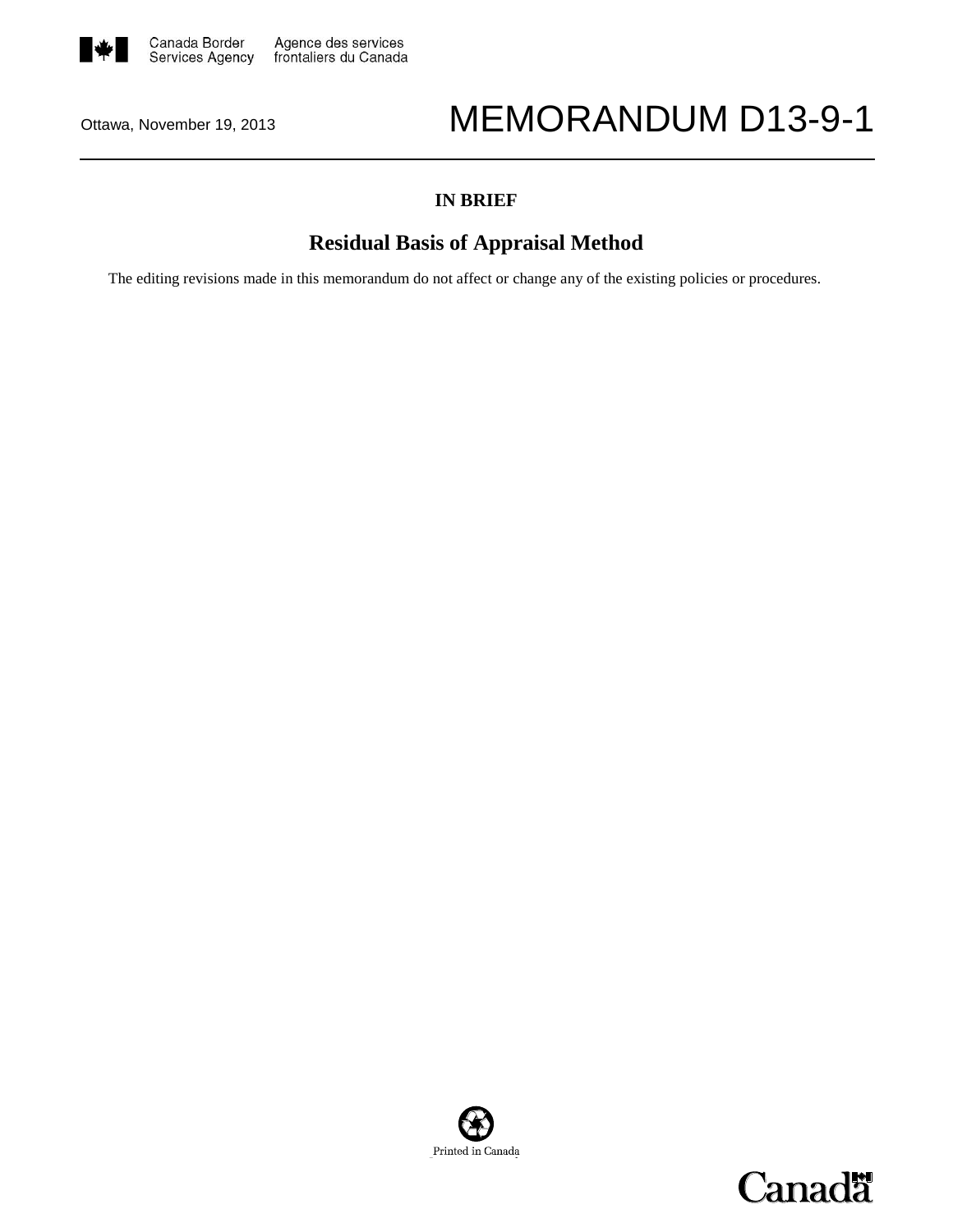

# Ottawa, November 19, 2013 MEMORANDUM D13-9-1

### **Residual Basis of Appraisal Method**

This memorandum outlines and explains the application of the residual basis of appraisal method for determining the value for duty of imported goods (section 53 of the *[Customs](http://laws-lois.justice.gc.ca/eng/acts/C-52.6/FullText.html)  [Act](http://laws-lois.justice.gc.ca/eng/acts/C-52.6/FullText.html)*).

#### **Legislation**

Sections 48 to 53 of the *[Customs Act](http://laws-lois.justice.gc.ca/eng/acts/C-52.6/FullText.html)*.

#### **Guidelines and General Information**

#### **Explanation**

1. If the value for duty of imported goods cannot be determined under sections 48 to 52 of the *[Customs Act](http://laws-lois.justice.gc.ca/eng/acts/C-52.6/FullText.html)* (the Act), it is to be determined under section 53 o[f the Act.](http://laws-lois.justice.gc.ca/eng/acts/C-52.6/FullText.html) The provisions of sections 48 to 52 of the Act may, under the authority of section 53 of the Act, be interpreted or applied in a flexible manner in order to arrive at a value for duty. This value is to be derived from whichever method of valuation set out in sections 48 to 52 of the Act requires the least amount of adjustment in order to be applied. Within this context, the sequential application of sections 48 to 52 of the Act should be maintained.

2. In flexibly applying the provisions of sections 48 to 52 of [the Act,](http://laws-lois.justice.gc.ca/eng/acts/C-52.6/FullText.html) the Canada Border Services Agency (CBSA) will be guided, to the greatest extent possible, by the principles and spirit of the World Trade [Organization's](http://www.wto.org/english/tratop_e/cusval_e/cusval_e.htm)  [International Agreement on Customs Valuation.](http://www.wto.org/english/tratop_e/cusval_e/cusval_e.htm) These principles state that values should be fair, reasonable, uniform, neutral, and reflect commercial reality. Thus, deriving a value under the provisions of section 53 of the Act will, in many cases, require close consultation and cooperation between importers and the CBSA to ensure adherence to the principles inherent in the Agreement.

3. In applying section 53 of [the Act,](http://laws-lois.justice.gc.ca/eng/acts/C-52.6/FullText.html) the value for duty is to be determined on the basis of information available in Canada.

#### **Application**

4. The following are examples of how section 53 o[f the](http://laws-lois.justice.gc.ca/eng/acts/C-52.6/FullText.html)  [Act](http://laws-lois.justice.gc.ca/eng/acts/C-52.6/FullText.html) might be applied:

*(a)* If there were no sales of similar goods produced in the same country as the country in which the goods being appraised were produced but there are sales of

similar goods produced in another country, it may be possible to use the latter as the basis for determining the value for duty under section 53 of [the Act](http://laws-lois.justice.gc.ca/eng/acts/C-52.6/FullText.html) provided the requirements of section 50 of the Act were otherwise met.

*(b)* If there are no sales which meet the 90-day requirement under section 51 of [the Act,](http://laws-lois.justice.gc.ca/eng/acts/C-52.6/FullText.html) but there are sales which occurred 100 days after the importation of the goods being appraised, it may be possible to use the latter as the basis for determining the value for duty under section 53 of the Act provided the requirements of section 51 of the Act are otherwise met.

5. If a value determined under a preceding section is unacceptable because the method of valuation is found to be inapplicable, the provisions of section 53 o[f the Act](http://laws-lois.justice.gc.ca/eng/acts/C-52.6/FullText.html) cannot be used simply to accept that value. Briefly stated, section 53 of the Act permits the requirements of previous sections to be flexibly applied but not disregarded completely.

6. In applying the previous sections flexibly, the principles of valuation implicit in those sections must be respected and care taken to ensure that the value derived from the method of valuation is not distorted either upwards or downwards. Thus, for example, if the "sufficient information" required to make an adjustment under subsection 49 $(3)$  o[f the Act](http://laws-lois.justice.gc.ca/eng/acts/C-52.6/FullText.html) was not available, it would not be appropriate, under section 53 of the Act, to accept the transaction value of the identical goods as the value for duty of the goods being appraised, without the necessary adjustments. In a similar way, if a transaction value was found to be unacceptable under paragraph 48(1)*(a)* of the Act because the vendor restricted the purchaser's disposition or use of the imported goods, the transaction value could not then be accepted under section 53 of the Act.

#### **Prohibited Methods**

7. No value for duty shall be determined, under the provisions of section 53 of [the Act,](http://laws-lois.justice.gc.ca/eng/acts/C-52.6/FullText.html) on the basis of:

*(a)* the selling price in Canada of goods produced in Canada;

*(b)* a system which provides for the acceptance for customs purposes of the higher of two alternative values;

*(c)* the price of goods on the domestic market of the country of exportation;

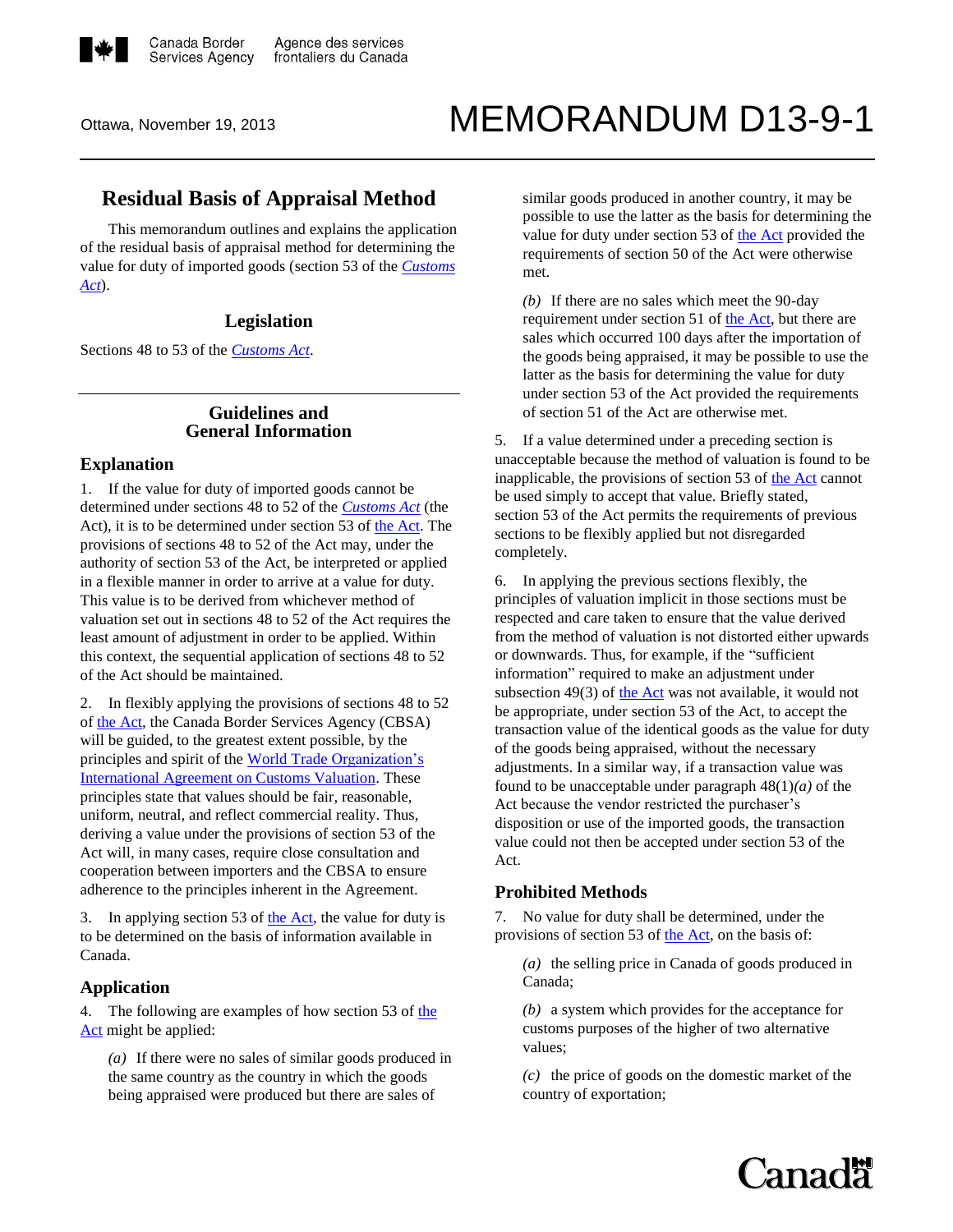*(d)* the cost of production other than computed values which have been determined for identical or similar goods in accordance with the provisions of section 52 of [the Act;](http://laws-lois.justice.gc.ca/eng/acts/C-52.6/FullText.html)

*(e)* the price of the goods for export to a country other than Canada;

- *(f)* minimum customs values; or
- *(g)* arbitrary or fictitious values.

#### **Verification**

8. The CBSA may require the importer to provide documentation to substantiate the value for duty declared. This documentation could include contracts of sale, price lists, financial statements, commercial invoices, bills of lading, etc. The importer should also be prepared to satisfy the CBSA that a value for duty could not have been determined by the application of the valuation methods as outlined in sections 48 to 52 of [the Act.](http://laws-lois.justice.gc.ca/eng/acts/C-52.6/FullText.html)

#### **Additional Information**

9. For more information, within Canada call the Border Information Service at **1-800-461-9999**. From outside Canada call 204-983-3500 or 506-636-5064. Long distance charges will apply. Agents are available Monday to Friday  $(08:00 - 16:00$  local time/except holidays). TTY is also available within Canada: **1-866-335-3237**.